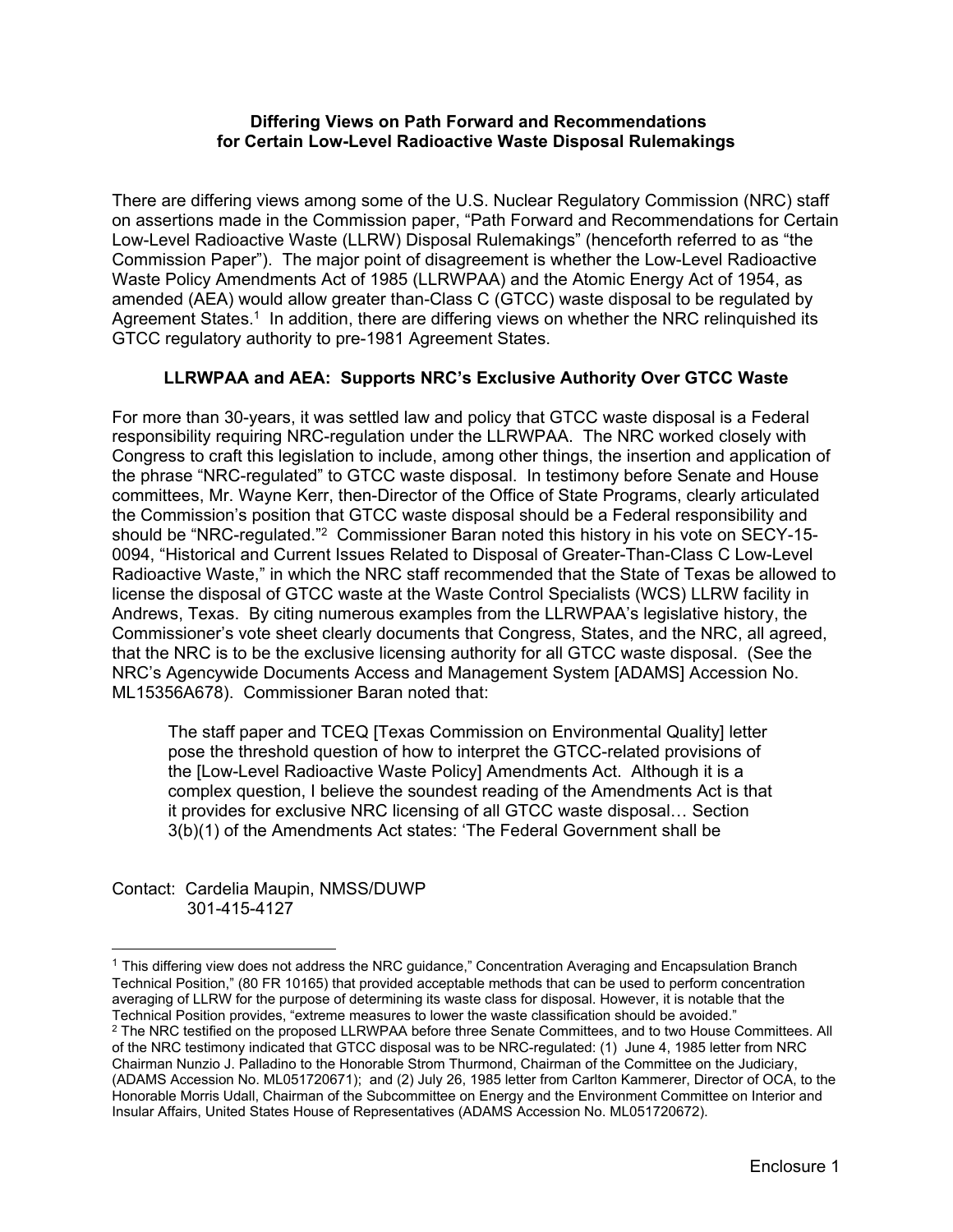responsible for the disposal of ... low-level radioactive waste with concentrations of radionuclides that exceed the limits established by the Commission for class C radioactive waste, as defined by section 61.55 of Title 10 of the *Code of Federal Regulations*, as in effect on January 26,1983]. This provision clearly establishes that disposal of GTCC waste is solely a federal responsibility. Section 3(b)(2) directly addresses the question of who licenses a GTCC waste facility. ... The plain language of the statute clearly indicates that NRC is the licensing authority for disposal of GTCC waste. There is nothing in the text of the provision that suggests that Congress contemplated or provided for Agreement State licensing of GTCC waste disposal facilities. ….

Th[e] legislative history reinforces the plain language of the Amendments Act. … The statements of these key members of the Senate and House also show that Congress meant what it said in the statute: GTCC must be disposed of in an NRC-licensed facility. Conspicuously absent from all of these Congressional descriptions of the licensing responsibility for GTCC waste disposal is any mention of Agreement States or suggestion that Agreement States could license such a facility. ... It is difficult to believe that Congress intended to allow Agreement States to license GTCC waste disposal facilities without any legislators even hinting that this was the case.

The analysis in the Commissioner Baran's vote sheet is consistent with numerous NRC official statements, correspondence, and publications on GTCC waste disposal. They include, but are not limited to: (1) SECY-86-085," Low-Level Radioactive Waste Policy Amendments Act of 1985," dated March 11, 1986 (ADAMS Accession No. ML051730665); (2) Letter dated April 30, 1987 to the Honorable Quentin N. Burdick, Chairman, Committee on Environment and Public Works, United States Senate, from William C. Parler, NRC General Counsel, (ADAMS Accession No. ML051720675); (3) Transcript from the August 4, 1987, "Commission Briefing on the Management of Greater Than Class C (GTCC) Level Waste and the Low-Level Waste Program," (ADAMS Accession No. ML051720639); (4) NUREG/CP-0085, "Meeting With States on the Low-Level Radioactive Waste Policy Amendments Act (LLRWPAA) of 1985," June 24-25, 1986; (5) NUREG/BR –021, "Regulating the Disposal of Low-Level Waste, (ADAMS Accession No. ML120720225) published August 1989; (6) NUREG-1213, Rev. 1, "Plans and Schedules for Implementation of U.S. Nuclear Regulatory Commission Responsibilities Under the Low-Level Radioactive Waste Policy Amendments Act of 1985 (P.L. 99-240)," published August 1987; and (7) SECY-07-0180, "Strategic Assessment of Low-Level Radioactive Waste Regulatory Program," dated October 17, 2007 (ADAMS Accession No. ML071350299). This Assessment states, "NRC is responsible for reviewing a license application for a GTCC disposal facility."

In addition, Section  $4(b)(3)(A)$  of the LLRWPAA states:

Nothing contained in this Act or any compact may be construed to confer any new authority on any compact commission or State … to regulate the packaging, generation, treatment, storage, disposal, or transportation of low-level radioactive waste in a manner incompatible with the regulations of the Nuclear Regulatory Commission...

By the language in Section 4(b)(3)(A) and referencing the NRC's regulations at Section 61.55 of Title 10 of the *Code of Federal Regulations* (10 CFR) throughout the LLRWPAA, Congress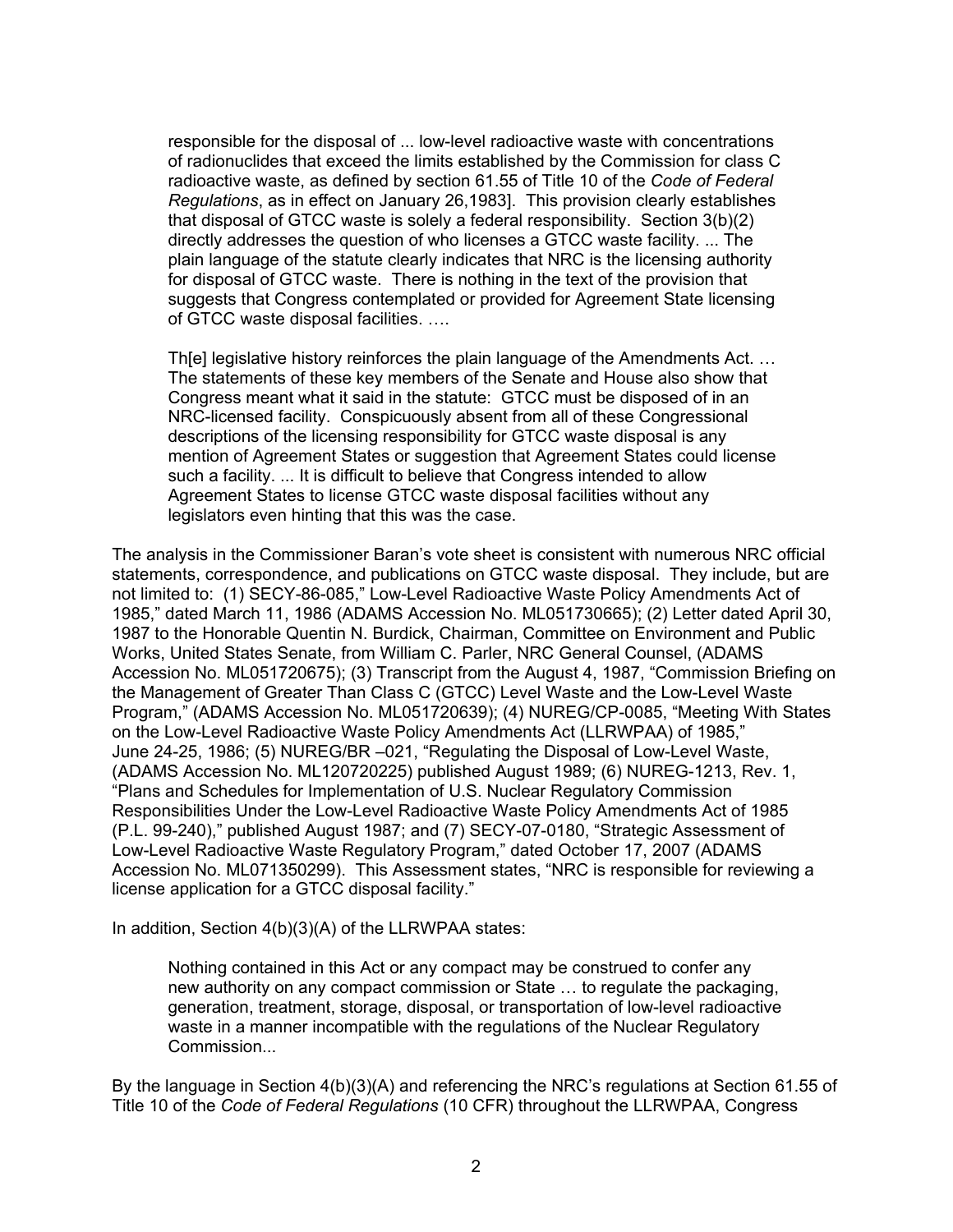made it abundantly clear that the NRC is the exclusive regulatory authority for establishing requirements for disposal of all LLRW in the Nation, including GTCC waste disposal. The law also declares that the NRC's authority is not to be usurped by any compact or State.

## **NRC's Regulations: Supports NRC's Exclusive Authority Over GTCC Waste**

In accordance with the LLRWPAA and the AEA, the NRC demonstrated its authority in the area of GTCC waste disposal by the promulgation of its final rule, "Disposal of Radioactive Wastes," (54 FR 22583, dated May 25, 1989). Throughout the Statement of Considerations (SOC) for the final rule, it is stated that GTCC wastes must be disposed of in a facility licensed by the NRC and that it is a Federal responsibility similar to high-level waste. Paragraph (e) of the SOC stated, "…GTCC wastes must be disposed of in a facility licensed by the NRC--a constraint imposed by the [LLRWPAA] LLWPAA." Moreover, the SOC for the final rule provided:

First, by amending 10 CFR 61.55, it would henceforth require all greater-than-Class-C waste to be disposed of in a geologic repository unless an alternative proposal is approved by the Commission. Second, the jurisdictional reach of 10 CFR Part 61 would be extended to cover all activities of the Department of Energy that may be subject to the licensing and regulatory authority of the Commission. This is intended to reflect the policy of the Low-Level Radioactive Waste Policy Amendments Act, which provides that all commercially-generated waste with concentrations exceeding Class C limits shall be disposed of in a facility licensed by the Commission that the Commission determines is adequate to protect the public health and safety…

The language of the final rule implemented the NRC's authority over GTCC waste disposal in 10 CFR 61.55(a)(iv), which, among other things, provided:

Waste that is not generally acceptable for near-surface disposal is waste for which form, and disposal methods must be different, and in general more stringent, than those specified for Class C waste. In the absence of specific requirements in this part, such waste must be disposed of in a geologic repository as defined in part 60 or 63 of this chapter unless proposals for disposal of such waste in a disposal site licensed pursuant to this part are approved by the Commission.

### **NRC's Compatibility Determinations: Supports NRC's Exclusive Authority Over GTCC Waste**

As required by all Agreement States, the State of Texas acknowledged NRC's authority for GTCC waste disposal in its regulatory program by adopting regulations compatible with those of the NRC in 10 CFR 61.55 (a)(iv). The Texas Administrative Code 336.362(a)(2)(D), states:

Waste that is not generally acceptable for near-surface disposal is waste for which form, and disposal methods must be different, and in general more stringent, than those specified for Class C waste. Disposal of this waste is regulated by the United States Nuclear Regulatory Commission.

The adoption of this regulatory language by the State of Texas was required by the NRC as a matter of compatibility in an October 2, 2003, letter from Mr. Paul H. Lohaus, Director of the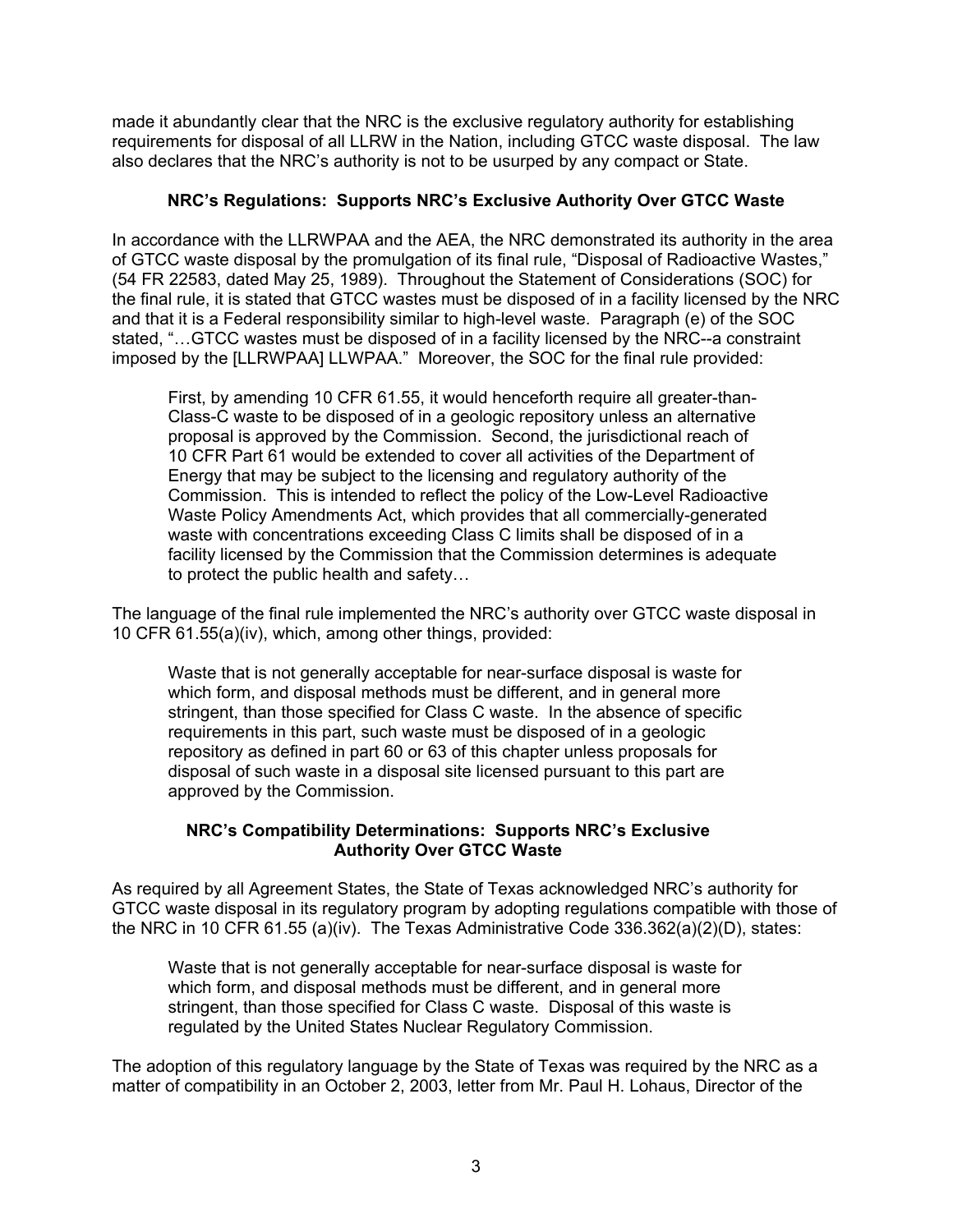Office of State and Tribal Programs, to Ms. Susan Jablonski, Technical Advisor, TCEQ. (ADAMS Accession No. ML032760041). Mr. Lohaus specifically noted that:

Texas is providing that Texas will regulate the disposal of GTCC waste. … Texas cannot regulate the disposal of such GTCC waste. The State needs to alter its definition [of Federal Facility Waste] to exclude GTCC that results from activities of NRC licensees to meet compatibility.

The October 2, 2003, letter was approved by the NRC Office of General Counsel (No Legal Objection) and the Office of Nuclear Material Safety and Safeguards through the NRC's concurrence process. The letter made it absolutely clear that the NRC did not relinquish its authority for the regulation of GTCC disposal to the State when the Texas Agreement was signed in 1963; otherwise the State would not have been directed to revise its proposed rule language to "meet compatibility." Thus, the letter was used as an enforcement vehicle for implementation of various provisions of Section 274 of the AEA that require Agreement State programs to be compatible with the NRC's regulatory program and require the NRC to periodically review Agreement State programs to ensure continued compliance.

## **Limits on Special Nuclear Material: Supports NRC's Exclusive Authority Over GTCC Waste**

Another reason for the prohibition of Agreement State regulation of GTCC waste is that most of these waste streams contain special nuclear material (SNM), including strategic SNM (SSNM). Accordingly, Section 274(b)(3) of the AEA prohibits the NRC from relinquishing its authority for the regulation of SNM in critical mass quantities to an Agreement State. In addition, Section 274(m) of the AEA provides:

No agreement entered into under subsection (b), and no exemption granted pursuant to subsection (f), shall affect the authority of the Commission under section 2201(b) or (i) of this title to issue rules, regulations, or orders to protect the common defense and security, to protect restricted data or to guard against the loss or diversion of special nuclear material.

### **Prevention of Criticality Accidents: Supports NRC's Exclusive Authority Over GTCC Waste**

In addition, the high concentrations of SNM in GTCC waste streams raise concerns relative to potential criticality accidents at LLRW facilities. The NRC requirements that address these concerns are contained in 10 CFR 61.16 (b), *Safety information concerning criticality*. The adoption and enforcement of these regulations are reserved to the NRC and cannot be adopted by an Agreement State.

### **Protection of Common Defense and Security: Supports NRC's Exclusive Authority Over GTCC Waste**

The authority for the protection of SSNM and SNM in critical mass quantities is related to the protection of the Nation's common defense and security and is reserved to the Federal government in accordance with the preamble of the Constitution of the United States of America. However, in spite of this reserved Federal authority, the NRC staff stated in the Commission paper: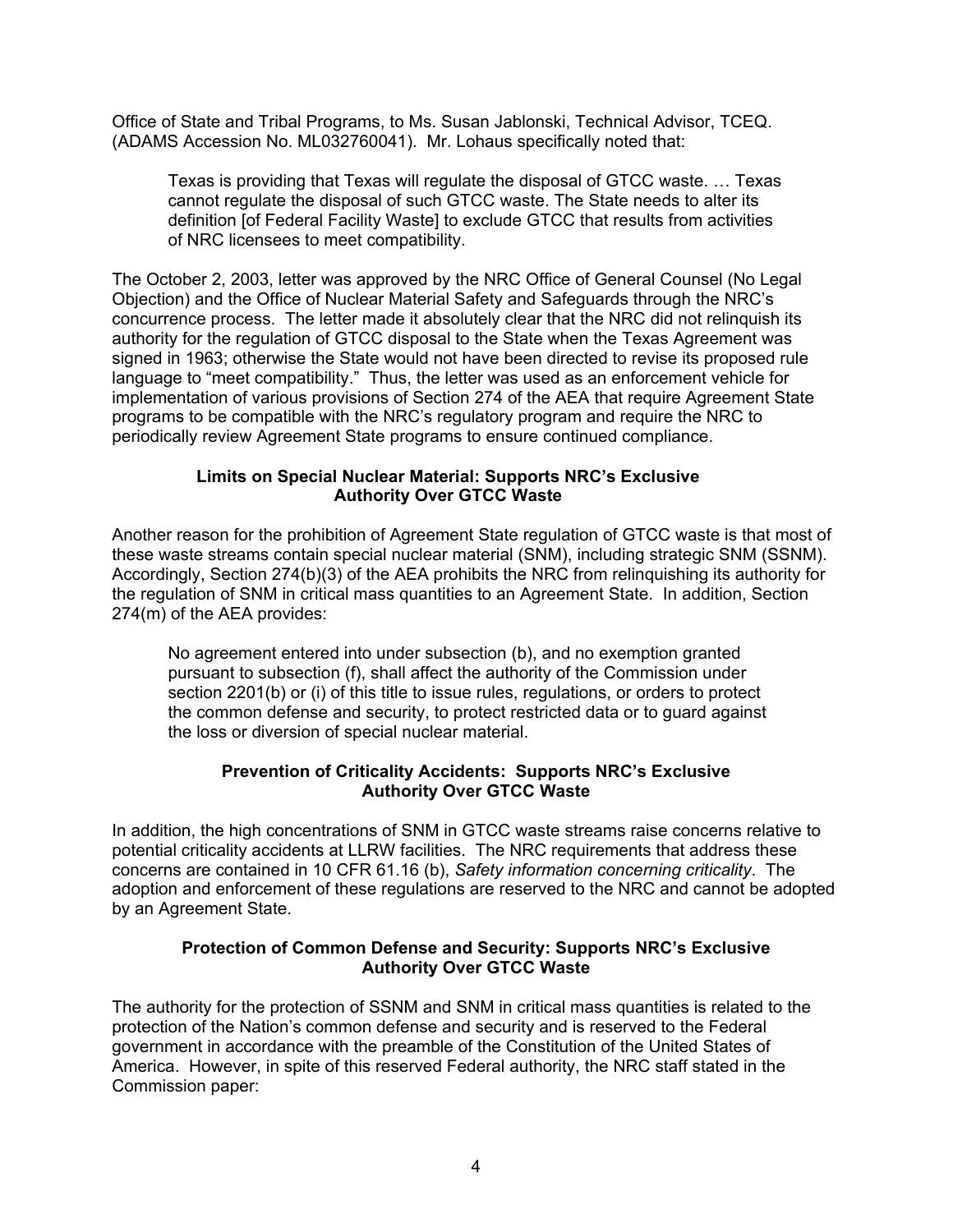Additionally, for GTCC waste streams containing SSNM, the staff recommends exploring regulatory approaches that would allow for a single regulator for an Agreement State licensee disposing of GTCC waste in a land disposal facility, including potential amendment to 10 CFR 150.14 and 150.15.

As such, with these statements, the staff is indicating that they are considering relinquishing the NRC's reserved authority for the protection of the common defense and security to an "Agreement State" regarding SSNM and SNM through these "regulatory approaches." It is notable that an example of an "regulatory approach" of relinquishing NRC reserved authority is currently in place at WCS. Specifically, an NRC Order exempts WCS from a license for 10 CFR Part 70, "Domestic Licensing of Special Nuclear Material; thereby allowing the LLRW facility to possess SNM in quantities equal to or greater than critical mass quantities without NRC inspection or enforcement. It is very likely that the NRC staff will consider a similar "regulatory approach" to relinquish the regulation of GTCC waste disposal at the facility. In that, the Federal Register notice, "Waste Control Specialists, LLC (WCS); Order to Exempt Waste Control Specialists, LLC From Requirements Relative to the Possession of Special Nuclear Material (SNM)," 66 FR 57489, provides:

Pursuant to 10 CFR 70.14,'the Commission may \* \* \* grant such exemptions from the requirements of the regulations in this part as it determines are authorized by law and common defense and security and are otherwise in the public interest'….WCS requested the exemption because it expects that **the current limits set forth in 10 CFR part 150 will severely impact its ability to compete in the mixed waste treatment market. (Emphasis added)** 

The NRC Order indicates that the exemption was a measure to increase WCS's competitive edge in the waste market. Whereas, other operating LLRW facilities who are WCS's competitors, Hanford, WA and Barnwell, SC, were required to have an NRC license for SNM in critical mass quantities from 1970 to 1997. In 1997, Hanford and Barnwell decided to lower their SNM possession limits below critical mass quantities so they would no longer need an NRC license (64 FR 50779 dated September 20, 1999). However, it is questionable that WCS that is owned by the Lehman Brothers Holdings Inc. that is worth over \$600.00 billion in assets requested and received an exemption from an NRC license to possess SNM in critical mass quantities solely to increase their profit margins.

In addition, the NRC Order created a potential "gap" in the regulation of SNM at the WCS facility -- a virtual regulatory "free zone." In that, the provisions in the Texas Agreement and the Texas regulations, in 336.1(b) prohibit the State from regulating the possession of SNM in critical mass quantities. The Texas regulations provide that the NRC has authority for SNM in critical mass quantities in the State in accordance with 10 CFR Part 150, "*Exemptions and Continued Regulatory Authority in Agreement States and in Offshore Waters Under Section 274*." While, the State of Texas Agreement provides that the State can only regulate SNM "in quantities not sufficient to form a critical mass." Thus, the Texas Agreement and regulations indicate that NRC has the responsibility for SNM in quantities equal to or greater than critical mass quantities. However, the NRC has exempted WCS from its critical mass quantities regulations in 10 CFR Part 70. As a result, a potential regulatory gap has been created for non-regulation of SNM in in quantities equal to or greater than critical mass quantities at WCS. This type of regulatory arrangement is not consistent with the intents and purposes of Section 274 of the AEA and its legislative history. Specifically, the legislative history for Section 274 (g) of the AEA states: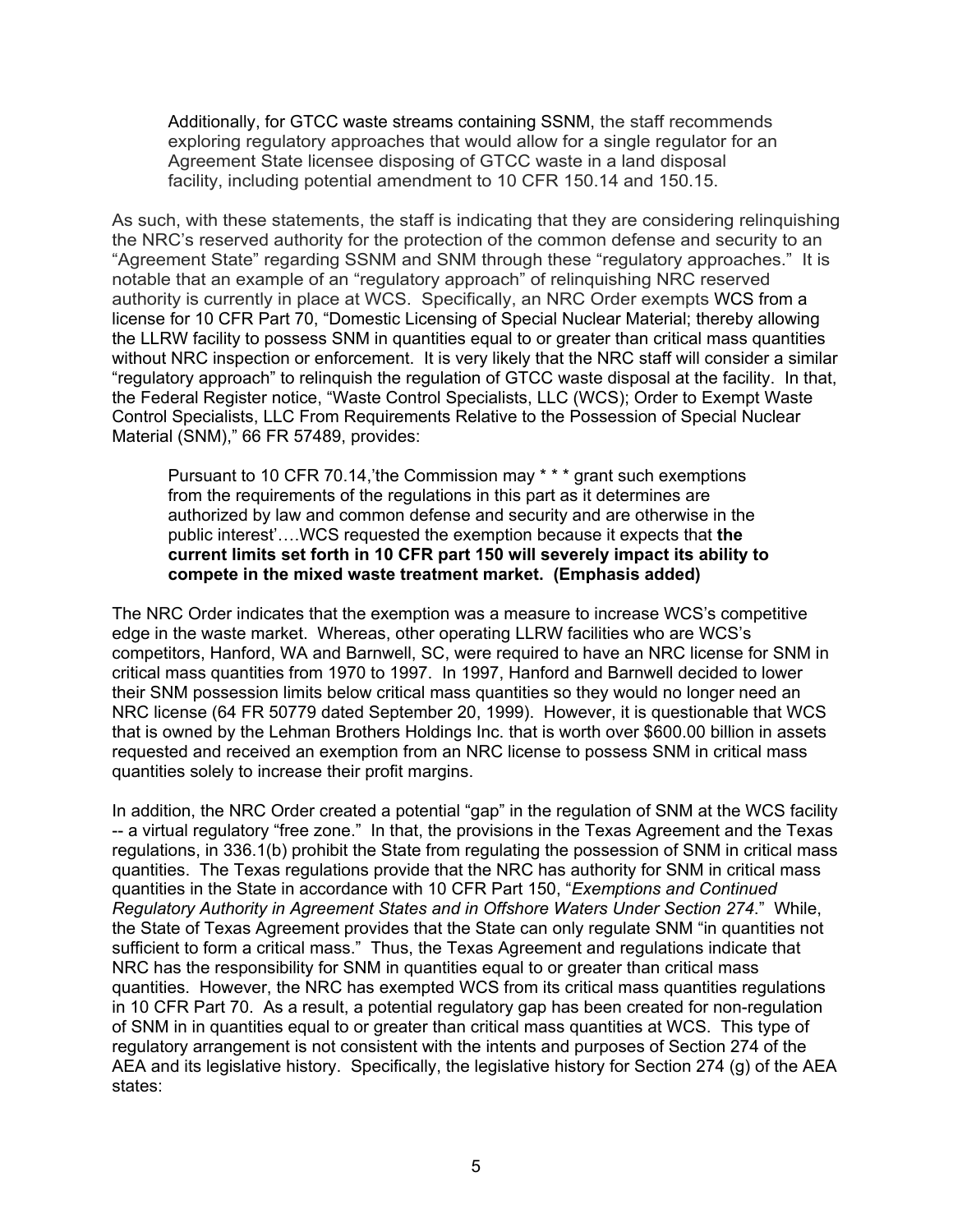Subsection g. provides that the Commission is authorized and directed to cooperate with the States in the formulation of standards for the protection of public health and safety from radiation hazards and to assure that State and Commission programs for protection against radiation hazards will be coordinated and compatible. ... **in order to avoid conflict, duplication, or gaps**. JCAE Report to accompany H.R. 8755 (H.R. Report No. 1125, September 2, 1959, 86th Congress, 1s Session) at p. 9. **(Emphasis added)** 

#### **Avoidance of Dual Regulation: Supports NRC's Exclusive Authority Over GTCC Waste**

In spite of the plain statutory language, clear legislative intent, longstanding administrative record, overwhelming evidence supporting GTCC as a Federal responsibility that is to be exclusively NRC-regulated, the Commission paper states:

The staff recognizes that there are two possible interpretations …(1) a strict or "plain language" interpretation that would allow for NRC licensing of a GTCC waste disposal facility only, and (2) **a broad interpretation**, based upon the Amendments Act's legislative history and construing the Amendments Act together with AEA Section 274, that would allow for a willing Agreement State to license such a facility. **Both interpretations are legally valid**. **(Emphasis added)** The staff, however, continues to support the recommendation it made in SECY-15-0094, namely, that the Commission should adopt the broad interpretation allowing for Agreement State licensing…

\* \* \* \* \* \* \* \* \* \* \*

The draft regulatory basis recommended certain regulatory changes to NRC's requirements in 10 CFR Part 150, "Exemptions and continued regulatory authority in agreement states and in offshore waters under Section 274," to accommodate Agreement State regulatory oversight of most GTCC waste disposal without any **dual regulation.** However, under the Commission's 1979 final rule on the security of Category III **quantities of SSNM, the agency stated such SSNM was subject to the Commission's interest in protecting the common defense and security. Under Section 274(m) of the AEA, such activities are reserved to the NRC and thus require dual regulation of this material (i.e., safety by the Agreement State and security by the NRC)**. **Accordingly, certain GTCC waste streams containing Category III quantities of SSNM would require NRC oversight of security activities, absent an explicit Commission reconsideration of the basis for the 1979 final rule. (Emphasis Added)** 

The NRC staff's "broad interpretation" with its "construing" of laws would create a dual regulation framework that would allow Agreement State regulation of GTCC waste disposal. Thus, the staff is proposing to create a regulatory construct in direct conflict with the intents and purposes of Section 274 of the AEA and the provisions of 10 CFR 8.4*, "Interpretation by the General Counsel: AEC jurisdiction over nuclear facilities and materials under the Atomic Energy Act*." Specifically, Section 274 of the AEA, in the purpose section, paragraph (a)(3) provides that the law is, "to promote an orderly regulatory pattern between the Commission and State governments with respect to nuclear development and use and regulation of byproduct, source, and special nuclear materials." In order to ensure this orderly regulatory pattern, the legislative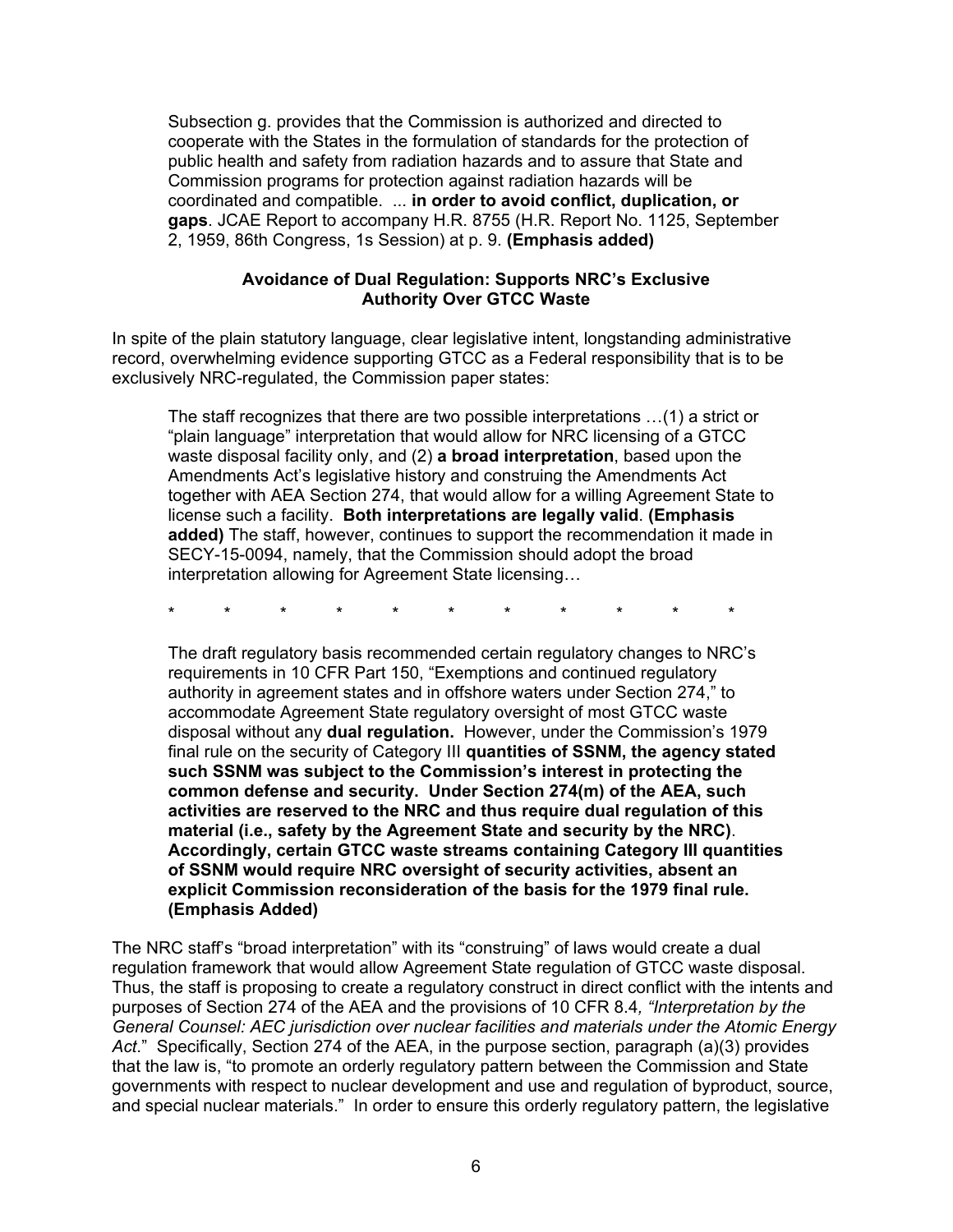history indicates that "dual regulation" should be avoided. The creators of the legislation expressed concerns that dual regulation could cause ambiguous lines of authority between the State and the Federal government that could lead to adverse impacts on public health and safety. The avoidance of dual regulation was expressed by the Commission's General Counsel, at the time, Mr. Robert Lowenstein, during the May 1959, Section 274 hearings as follows:

We think it [concurrent jurisdiction] leads to divided responsibility and may lead to bad safety controls because you have too many cooks in the broth, so to speak, without any one level of government having a primary responsibility for it to assure that uses of materials are appropriately regulated." (May 1959 hearings at page 315)

In addition, strong opposition to dual regulation was expressed in the Joint Committee on Atomic Energy (JCAE) Report that accompanied the final Section 274 bill as follows:

It is not intended to leave any room for the exercise of dual or concurrent jurisdiction by States to control radiation hazards by regulating byproduct, source or special nuclear materials. The intent is to have the material regulated and licensed either by the Commission, or by the State and local governments, but not by both. (Federal-State Relations in the Atomic Energy Field, Hearings before the JCAE, September 2, 1959, 86th Congress, 1st Session, Report No. 1125, pp. 10-12.)

### **Federal Preemption: Supports NRC's Exclusive Authority Over GTCC Waste**

In the Commission paper, at footnote 6, it provides that the NRC's authority for GTCC waste disposal was relinquished to pre-1981 Agreement States (i.e., those signed before the publication of the "Criteria for Guidance of States and NRC in Discontinuance of NRC Regulatory Authority and Assumption Thereof by States Through Agreement" published on January 23, 1981, 46 FR 7540). The term "GTCC waste" was not defined until after the publication of 10 CFR Part 61 on December 27, 1982 (47 FR 57446). Nevertheless, by these statements, the staff is declaring that an NRC policy statement and a State Agreement document has more authority than the LLRWPAA that was passed by Congress and signed into law by the President of the United States of America on January 15, 1986. Thus, the staff's "broad interpretation" with its "construing" of laws conflicts with the Commission's Federal preemptive authority as described in 10 CFR 8.4 (c) that states:

The Atomic Energy Act of 1954 had the effect of preempting to the Federal Government the field of regulation of nuclear facilities and byproduct, source, and special nuclear material. Whatever doubts may have existed as to that preemption were settled by the passage of the Federal-State amendment to the Atomic Energy Act of 1954 in 1959.

In addition, the NRC's staff's "broad interpretation" granting GTCC waste regulatory authority to pre-1981 Agreement States is contrary to preemption case law. In that, footnote 2, SECY-05- 0170, "Proposed Agreement Between the State of Minnesota and the Commission Pursuant to Section 274 of the Atomic Energy Act of 1954, as amended," (ADAMS Accession No: ML0525704), provides:

Case law establishes that Congress has preempted the field of nuclear safety. In Pacific Gas & Electric Co. V. State Energy Resources Conservation and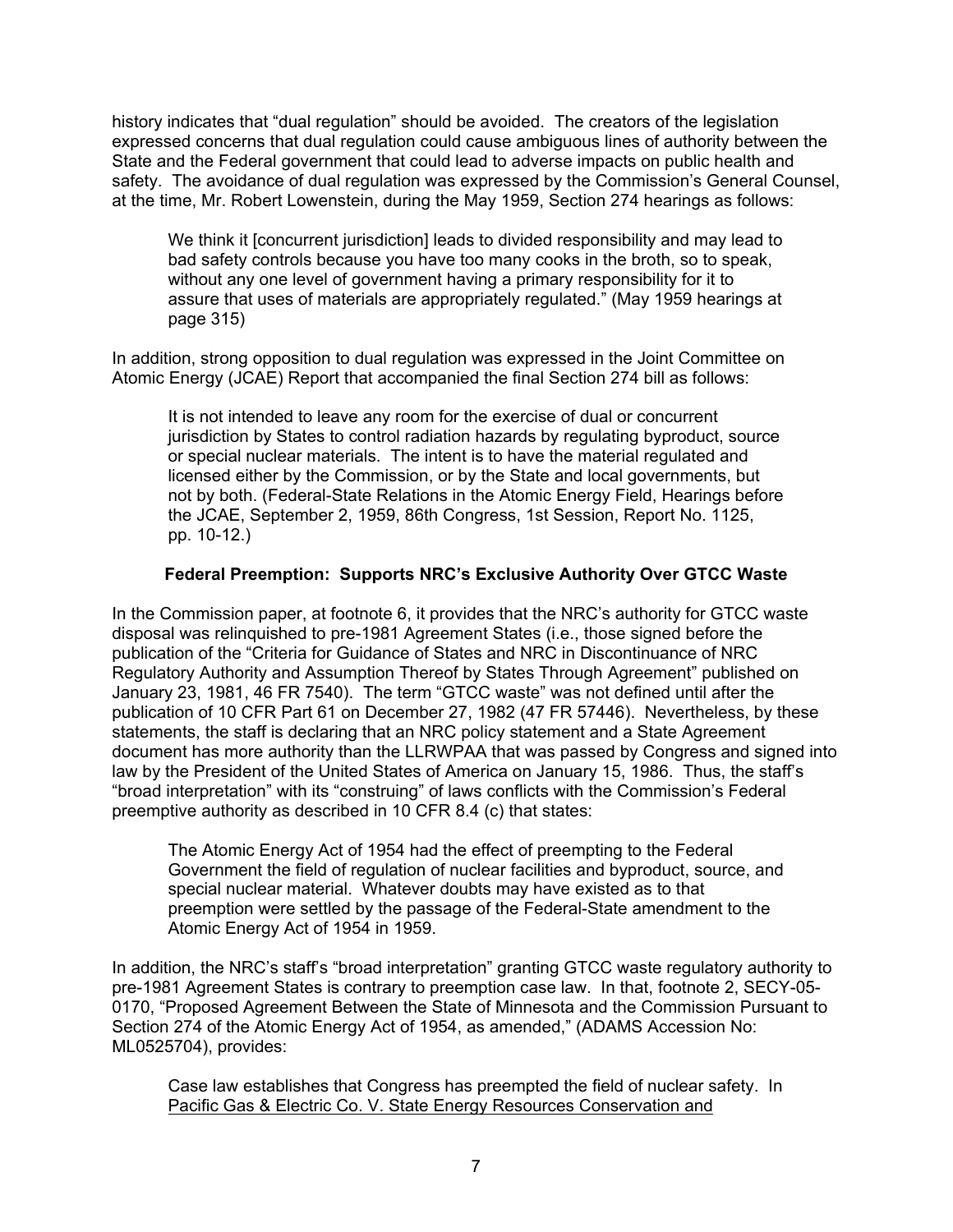Development Commission, 461 U.S. 190 (1983), the Court concluded that "State safety regulation is not pre- emptied only when it conflicts with Federal law. Rather, the Federal Government has occupied the entire field of nuclear safety concerns,…, When the Federal Government completely occupies a given field or an identifiable portion of it, … the test of pre-emption is whether 'the matter on which the State asserts the right to act is in any way regulated by the Federal Act.' Rice v. Santa Fe Elevator Corp. decided June 4, 1990, Slip Opinion No. 89-152, scrutinized the pre-emption theory of the field of nuclear safety concerns, and reaffirmed the holding in Pacific that the field of nuclear safety is pre-empted.

Moreover, *The Preemption under the Atomic Energy Act of 1954*, provides, "if Congress has declared 'unequivocally and expressly' that the authority it grants shall be exclusive, then concurrent or complementary state regulation within the occupied field is barred." This document also indicates that dual regulation cannot exist in an occupied field, i.e., GTCC waste regulation. https://digitalcommons.law.utulsa.edu/cgi/viewcontent.cgi?article=1336&context=tlr. Therefore, by the passage of Section 274 of the AEA and the LLRWPAA, Congress closed the door to Agreement State regulation of GTCC waste disposal. Congress declared that GTCC waste disposal: (1) is a preempted Federal responsibility; (2) must be disposed of in a facility licensed by the NRC; and (3) must be disposed of in a facility the NRC has determined is adequate to protect the public health and safety. In conclusion, in analyzing the dual regulation and preemption issues associated with the NRC staff's "broad interpretation," the Honorable Edward McGaffigan, Jr., who was the longest serving NRC Commissioner and who passed away in 2007 while in service to the Nation, provided insightful guidance on these issues. Commissioner McGaffigan wrote:

… I too am a strong believer in preserving our [NRC] authority. NRC has spent significant resources over the last few years ensuring that other agencies do not encroach into our jurisdiction and attempt to apply inappropriate security requirements on our licensees. In the decommissioning area, we have expended a great deal of time and effort working with EPA to reduce dual regulation. This case should not be any different. [The case of GTCC waste disposal should not be any different] (SRM-SECY-0170 Vote Sheet).

### **Maxey Flats: The Case Against Pre-1981 Agreement State Authority for GTCC Waste**

The case against pre-1981 Agreement State authority for GTCC waste disposal regulation is further bolstered by the Maxey Flats LLRW site. The history of the operation and performance concerns at Maxey Flats LLRW facility that was licensed by the State of Kentucky in 1963 provides overwhelming evidence demonstrating that NRC's policy of providing LLRW authority, including GTCC disposal, to all pre-1981 Agreement States is an outdated, arbitrary and capricious policy that is not commensurate with the protection of public health and safety and the environment. Like all other pre-1981 LLRW disposal sites, at the time the Maxey Flats facility was licensed, the term "GTCC" waste had not been defined, and performance standards for the land disposal of LLRW had not been established. As a result, the facility closed in the late 1970's because of significant performance problems, including offsite contamination in air, water and soil that continues to this day. Maxey Flats is on the U.S. Environmental Protection Agency's National Priorities List, which is comprised of hazardous waste sites to be remediated under the Comprehensive Environmental Response, Compensation, and Liability Act, also known as Superfund. The presence of GTCC waste at the site has contributed to it being considered non-reclaimable and it will have to be monitored and maintained in perpetuity.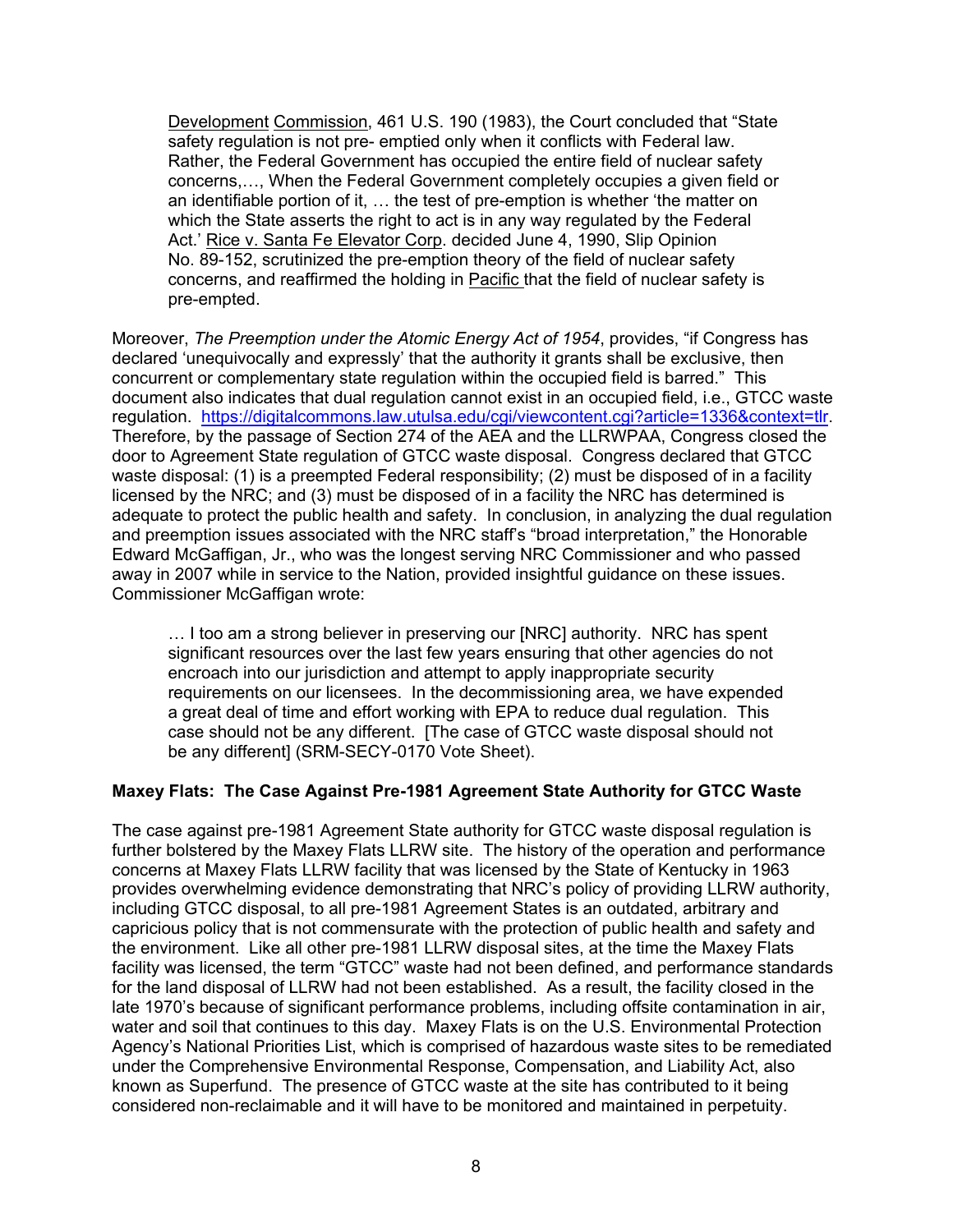#### **Agreement State Program Revisions: The Case Against Pre-1981 Agreement State Authority for GTCC Waste**

Another barrier to pre-1981 Agreement State authority for regulation of GTCC waste is that the NRC has made numerous revisions to the requirements for an adequate and compatible Agreement State regulatory program since 1981. These revisions include, but are not limited to:

- 1. The publication of 10 CFR Part 61 on December 27, 1982 (47 FR 57446) that provided licensing procedures, performance objectives, technical requirements and financial assurance requirements for the issuance of licenses for the land disposal of LLRW.
- 2. The publication of the Criteria Policy Statement on July 21, 1983, to establish requirements for an adequate and compatible Agreement State LLRW regulatory program in Criterion 9.
- 3. The completion of SECY-97-054, "Final Recommendations on Policy Statements and Implementing Procedures for the Agreement State Program and Policy Statement on the Adequacy and Compatibility of Agreement State Programs;'" on March 3, 1997.
- 4. The implementation of the Integrated Materials Performance Evaluation Program (IMPEP) in 2005 that established the integrated efforts of the NRC and the Agreement States to ensure the nationwide protection of public health, safety, security, and the environment from the hazards associated with radioactive material.

In spite of the numerous revisions to the programmatic elements needed for an adequate and compatible Agreement State Program, the NRC has continued to reference the outdated and superseded 1981 policy statement. Moreover, most, if not all, of these States that have pre-1981 LLRW authority will probably never use it. For example, the State of Florida with its highwater tables and coastal geography will probably never use its LLRW disposal authority. Nonetheless, the State continues to have this authority as documented in the Florida October 9, 2019 IMPEP Review Report that states:

In 1981, the NRC amended its Policy Statement, "Criteria for Guidance of States and NRC in Discontinuance of NRC Regulatory Authority and Assumption Thereof by States Through Agreement," to allow a State to seek an amendment for the regulation of Low-Level Radioactive Waste as a separate category. Although Florida has authority to regulate a LLRW disposal, the NRC has not required States to have a program for licensing a disposal facility until such time as the State has been designated as a host State for a LLRW disposal facility. When an Agreement State has been notified or becomes aware of the need to regulate a LLRW disposal facility, it is expected to put in place a regulatory program that will meet the criteria for an adequate and compatible LLRW disposal program. There are no plans for a LLRW disposal facility in Florida. Accordingly, the review team did not review this indicator.

### **DOE and the EPAct: The Case Against Pre-1981 Agreement State Authority for GTCC Waste**

The Energy Policy Act of 2005 (EPAct) eliminated any doubt that GTCC is a Federal responsibility. It further refutes the staff's assertion that NRC relinquished GTCC disposal authority to pre-1981 Agreement States and "nailed the door shut" to Agreement State regulation of GTCC waste disposal. The Act directed the Department of Energy (DOE) to complete all activities necessary to provide a facility for the safe disposal of all GTCC waste. In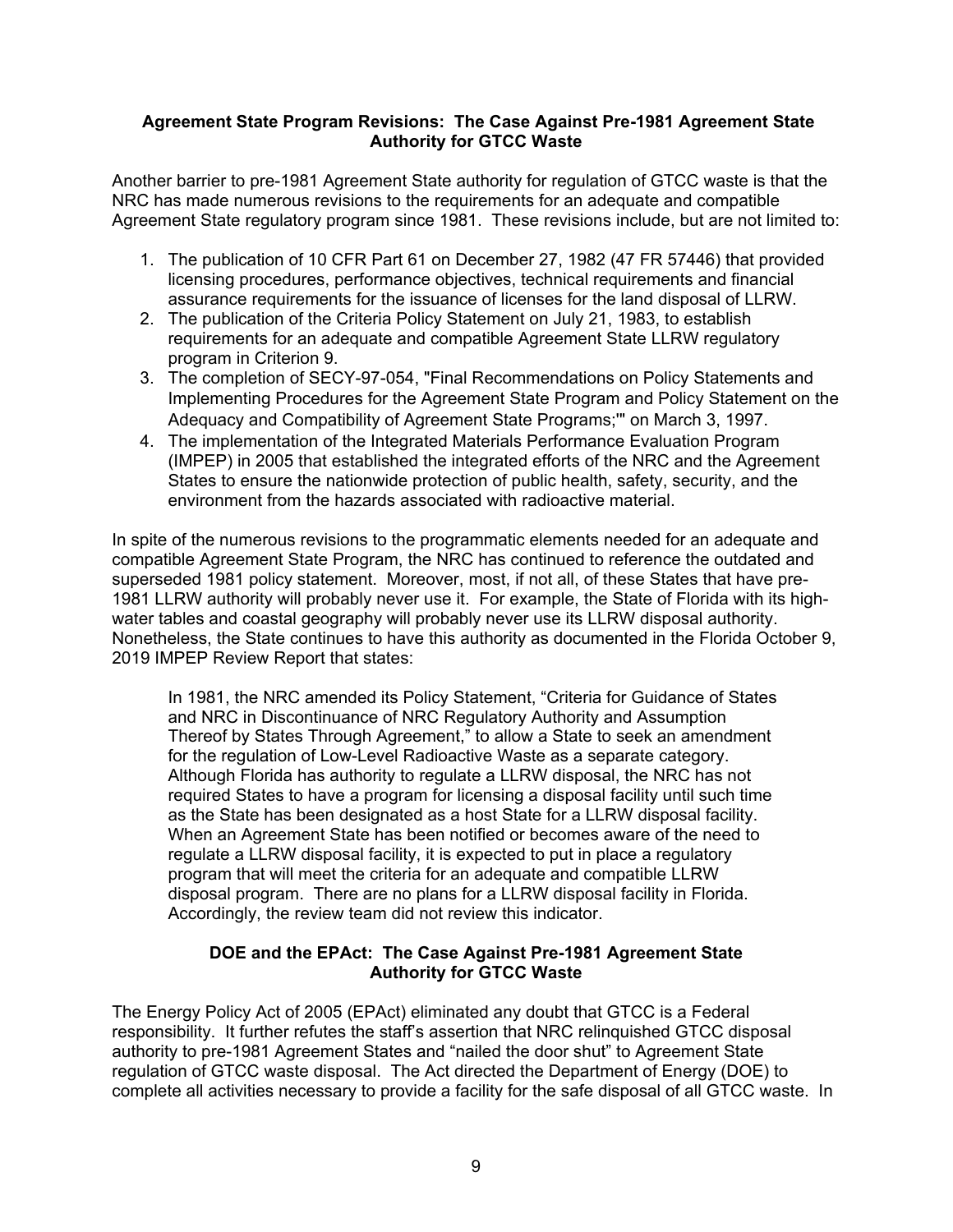addition, Section 636 of the EPAct encouraged the DOE and the NRC to coordinate on regulatory matters relative to DOE's facilities, including those operated on the Department's behalf (i.e., a GTCC waste disposal facility). Thus, the NRC and the DOE have pivotal roles in implementing the Federal responsibilities for the management and regulation of GTCC waste disposal.

### **Comments on the GTCC Draft Regulatory Basis: The Case Against Agreement State Authority for GTCC Waste**

The draft regulatory basis for GTCC waste disposal was noticed in the Federal Register on July 22, 2019 (84 FR 35037) for public review and comment. Over 7,000 comments were received that challenged NRC's conclusions in the document. The Commission paper states, "After an analysis of the public comments received, staff has determined that this preliminary conclusion remains valid." However, these statements are not factual because the NRC staff has not completed its analysis of the public comments. Rather, the NRC staff was directed to forge ahead with the completion of the Commission paper before analysis of the public comments. Many of the public comments provided technical challenges to the NRC staff's analysis and conclusions relative to GTCC disposal and Agreement State regulation. As such, the conclusions in the Commission paper were pre-established without the consideration and resolution of public comments. In that, the DOE comments raised numerous technical concerns with the draft regulatory basis especially their concerns that NRC staff's analysis did not include the full GTCC inventory information maintained by DOE. In addition, the Agreement State of Oregon and others challenged the NRC's conclusion that GTCC waste can be regulated by Agreement States with the following comments:

We observed that even in the NRC's own technical support document for the GTCC Regulatory Basis, there was a significant difference between intruder modeling conducted by a contractor versus NRC staff. A single reduction factor in one of the models was implicated for the significant variation in dose to a future onsite receptor. The discovery of this factor was a result of in-depth analysis by NRC staff. **This difference between the NRC staff and contractor modeling results for the intruder illustrates the need for high technical rigor in the model development for this unique site- specific analysis. Consequently, we perceive a risk in allowing an Agreement State to have authority over the adequacy of such complex models without direct NRC technical oversight given their greater resources and experience in this highly specialized arena. (Emphasis added)** 

Moreover, the NRC staff's conclusions in the Commission paper have not addressed the concerns in the September 30, 2020 letter from the Governor of Texas, Greg Abbott, to the Honorable Donald J. Trump, President of the United States, that stated:

In an April 2019 letter to the Department of Energy and NRC regarding this issue, I expressed my opposition to forcing states with low-level radioactive waste to accept more highly radioactive waste and its accompanying hazards without the consent of the state. I reiterate this concern and my opposition to increasing the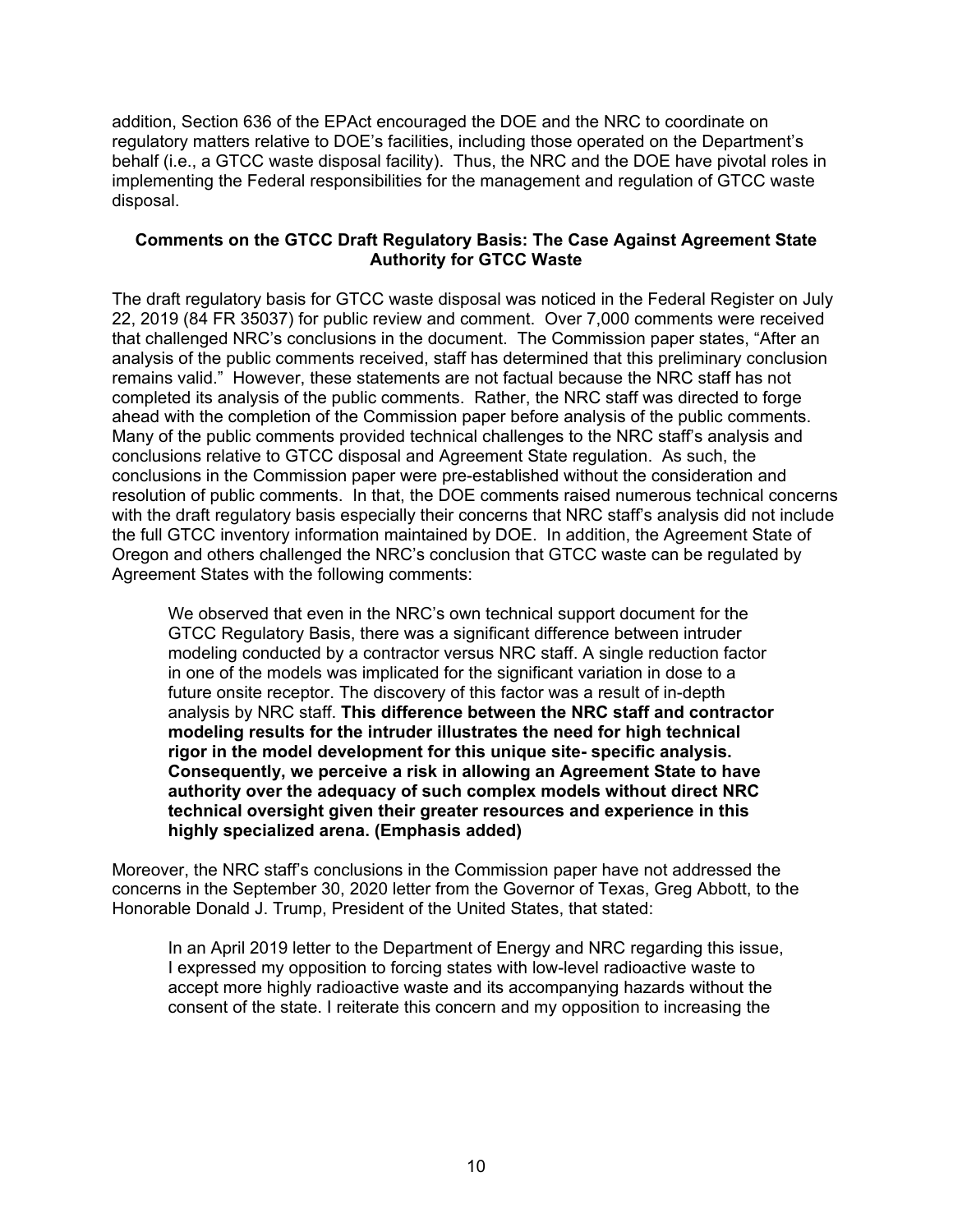amount or concentration of radioactive waste permitted to be disposed of in Texas without state approval.

# **Federal Responsibility for GTCC Waste: Many Splendid Benefits**

Based upon the preceding discussions, the best course of action for the Nation would be for the NRC and the DOE to work together to implement the "plain" or "clear" statutory mandates in the LLRWPAA and the EPAct that designated GTCC as a Federal responsibility. Some of the many benefits of this course of action are:

- 1. It is consistent with Section 3(b)(2) of the LLWPAA that provides that disposal of GTCC is to be disposed licensed by the NRC.
- 2. It is consistent with Section 3(b)(2) of LLRWPAA that provides that DOE's GTCC-like waste is required to be disposed of in a facility licensed by the NRC.
- 3. It is the most cost-effective, resource saving, and technically sound path forward because of the NRC resources that have already been used to develop and implement the LLRWPAA since NRC's participation in its conception in 1985, revisions to 10 CFR Part 61 and the development of the regulatory basis for GTCC disposal.
- 4. It ensures the protection of the Nation's common defense and security commensurate with the federally reserved authority in the Constitution of the United States of America.
- 5. It ensures that NRC's Federal authority and responsibilities are not eroded and encroached upon.
- 6. It ensures no regulatory gaps or dual regulation of GTCC waste disposal.
- 7. It establishes a clear-cut, exclusive Federal licensing pathway for GTCC waste disposal consistent with the LLRWPAA and EPAct.
- 8. It provides the mechanism under LLRWPAA and EPAct for DOE and NRC to move forward with a site-specific solution to GTCC waste disposal with or without a rulemaking action.

Additional benefits of the "plain" or "clear" interpretation of the laws were presented in the Commission Baran's vote sheet and are briefly expounded upon below:

# **Commissioner Baran's Supporting Statement 1**:

There is no question that the potential hazards posed by GTCC waste would support a Commission decision to retain authority to license GTCC waste disposal facilities. In 1989, the Commission finalized a rule requiring disposal of all GTCC waste in a deep geologic repository unless a non-repository alternative is explicitly approved by the Commission. This rule reflected the view that GTCC waste is "not generally acceptable" for near-surface disposal and warranted "more stringent" disposal methods. In fact, at the recent Commission meeting on GTCC waste, the NRC staff explained that, for all isotopes, the average radionuclide concentrations of the GTCC waste inventory are at least 50 times higher than those of the transuranic waste currently being disposed of at the WIPP [Waste Isolation Pilot Plant] deep geologic repository. Some GTCC concentrations are 12,000 times higher than the transuranic waste bound for WIPP.

**Comment**: The DOE, *Final Environmental Impact Statement for the Disposal of Greater-Than-Class C (GTCC) Low-Level Radioactive Waste and GTCC-Like Waste*, supports the Commissioner's statements, https://www.energy.gov/nepa/downloads/eis-0375-finalenvironmental-impact-statement.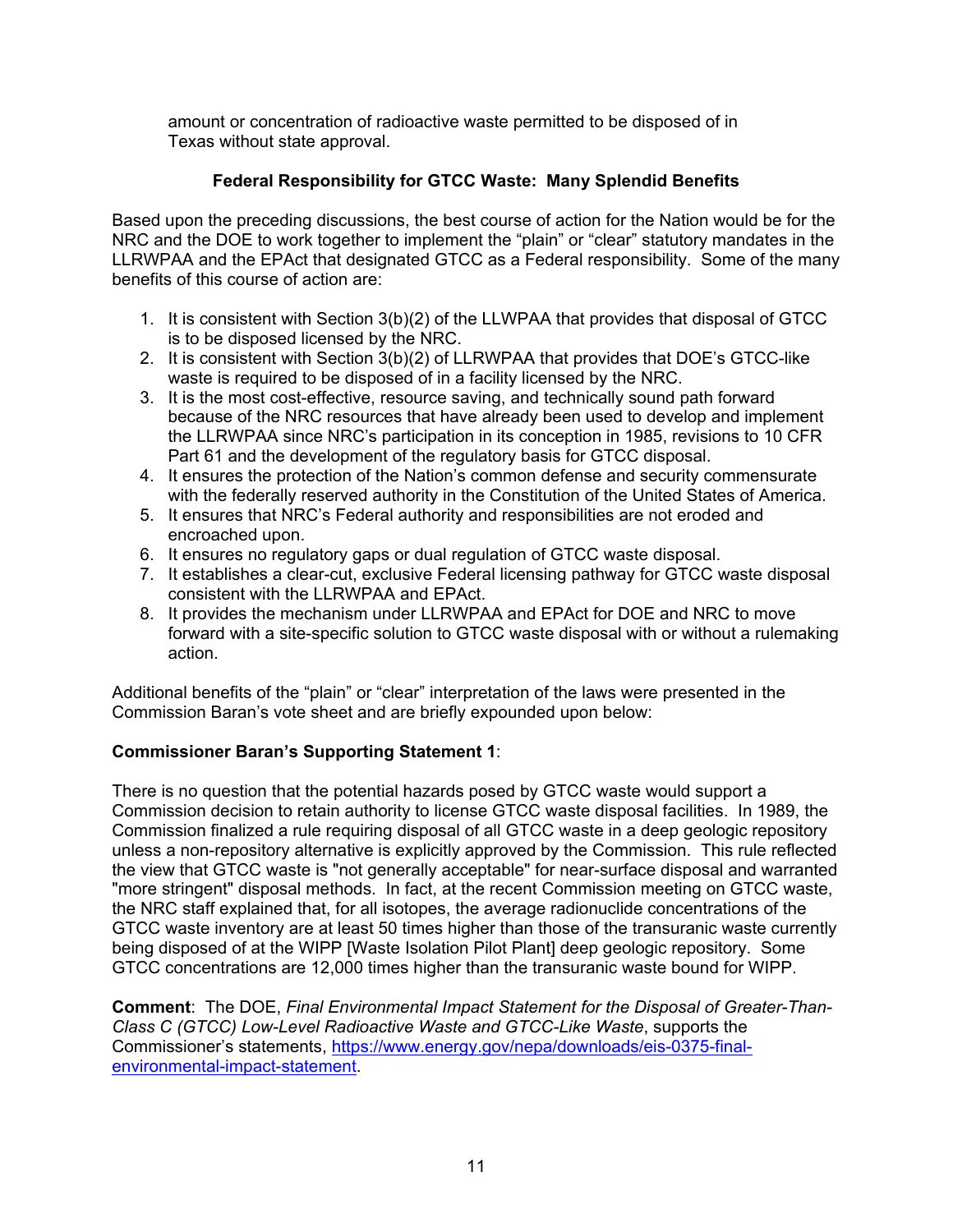## **Commissioner Baran's Supporting Statement 2**:

There are strong reasons for the Commission to exercise its authority to license GTCC waste disposal. First, there is no meaningful litigation risk associated with this approach because NRC has clear legal authority under the Atomic Energy Act to retain the licensing responsibility. Although the Commission would be on solid legal footing if it were to interpret the [Low-Level Radioactive Waste Policy] Amendments Act to provide for exclusive NRC licensing authority for GTCC waste disposal, this interpretation potentially would be challenged in court. Alternatively, if the Commission were to interpret the Amendments Act to allow TCEQ to license a GTCC disposal facility, there would be significantly more litigation risk. The result could be TCEQ licensing slowed down by years of litigation with a significant chance that the federal courts would ultimately decide that NRC was required to conduct the licensing anyway.

**Comment**: The litigative risks from a "broad interpretation" providing for Agreement State licensing of GTCC waste disposal remain a valid and realistic concern.

# **Commissioner Baran's Supporting Statement 3**:

Although I understand that TCEQ officials are familiar with the WCS site and already regulating WCS's Federal Waste Disposal Facility, the potential efficiencies of TCEQ conducting the GTCC waste disposal licensing would also be substantially diminished by the significant role NRC would need to play in approving any non-repository option pursuant to existing NRC regulations. Since NRC staff would be actively involved in assisting TCEQ with its review of a WCS application, it may well be more efficient for NRC to simply serve as the licensing agency. This is especially true if, in its final environmental impact statement, DOE presents multiple preferred alternatives, one or more of which NRC may have responsibility for licensing.

### **Comment:**

As a result of developing the 10 CFR Part 61 regulation and all of its associated implementing guidance and developing the draft regulatory basis for GTCC waste disposal, NRC staff is best suited to conduct a review of a GTCC waste disposal license application.

### **Commissioner Baran's Supporting Statement 4**:

WCS has expressed concerns about whether NRC licensing would require the company to have a separate NRC-licensed GTCC disposal cell instead of being able to dispose of GTCC waste in its existing TCEQ-licensed Federal Waste Disposal Facility [FWF] cell. However, there is no clear relationship between which agency conducts the GTCC waste disposal licensing and whether WCS will need a separate GTCC cell. NRC could decide that the existing cell could hold GTCC waste or TCEQ could decide that a separate cell is required, that the existing cell would need to be modified before it could accept GTCC waste, or that near-surface disposal of GTCC waste is not appropriate at the WCS site.

**Comment:** These statements are listed as a "con'" under Option 1 in SECY-15-0094 that provides for NRC regulation of GTCC waste disposal. The basis of the "con" is that NRC's review may result in a conclusion that the technical parameters at WCS are not be suitable for GTCC waste disposal and retrofitting the facility for acceptable standards may not be possible. As opposed to a "con," this should have been listed as a "pro." It is NRC's responsibility to ensure the safe disposal of GTCC waste without question or reservation.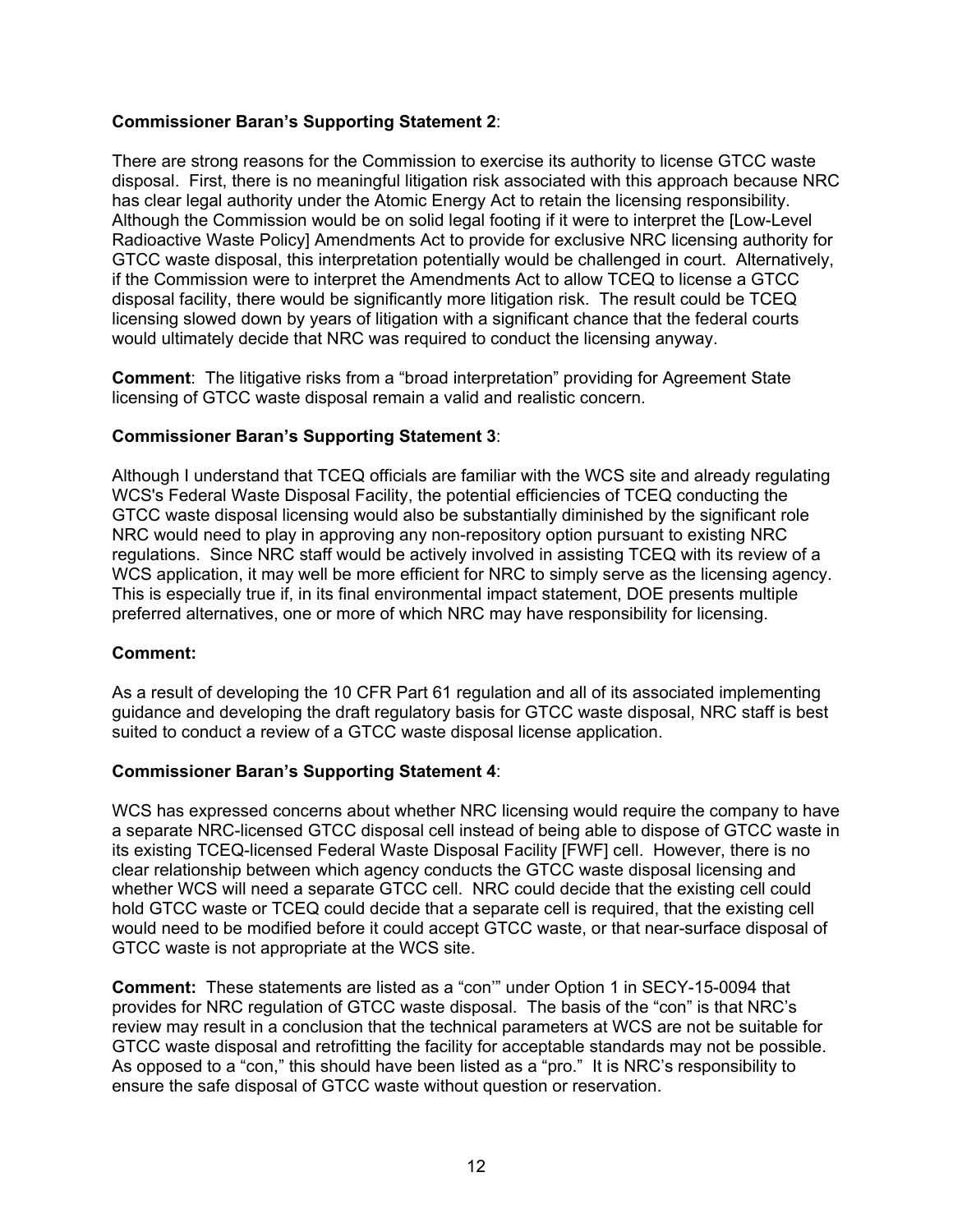**RECOMMENDATIONS**: Based upon the preceding discussions, the following recommendations are provided:

**Recommendation 1:** The NRC staff should provide the risk-informed basis for the proposed regulatory action of giving GTCC waste disposal to Agreement States, especially since no State has requested this authority.

**Recommendation 2:** The NRC staff should provide all supporting information for their "broad interpretation" allowing Agreement State licensing of GTCC waste. The "broad interpretation" should answer the following risk questions: (1) What are the risks from the "broad interpretation;" (2) What can go wrong from this interpretation; (3) How likely is something wrong to happen; and (4) What are the consequences of the "broad interpretation?"

**Recommendation 3**: The NRC staff should provide the criterion used to determine that Agreement States can license GTCC waste, especially since some Agreement States have returned basic Agreement authority back to the NRC, such as the regulation of sealed source and device reviews and approvals.

**Recommendation 4:** The NRC staff should explain how they determined that no legislation would be needed to authorize Agreement State licensing of GTCC waste including what are the risks associated with not changing the law. In that, DOE informed Congress in 2017 that legislation would be needed to allow Agreement State licensing of GTCC in "*Report to Congress: Alternatives for the Disposal of GTCC LLRW and GTCC-Like Waste*," https://www.energy.gov/sites/prod/files/2018/09/f55/GTCC-2017-Report-to-Congress-on-Disposal-Alternatives.pdf.

**Recommendation 5**: After analyzing the "broad interpretation," the NRC should proceed without reservation to align behind the "clear interpretation" of its responsibilities under the LLRWPAA for the regulation of GTCC disposal that is unambiguous and defensible, that eliminates dual regulation, that protects the Nation's common defense and security, and protects the public health and safety and the environment.

**Recommendation 6**: The NRC should ensure that no policy statements, agreements, arrangements, orders, regulations, licenses or other legal instruments are established that would erode or encroach upon its preemptive authority or render Federal laws without effect.

**Recommendation 7**: The NRC should no longer reference the outdated and superseded 1981 Criteria Policy Statement to convey LLRW authority, including GTCC waste disposal, upon Agreement States. It should implement and reflect in its IMPEP procedures and reports up-todate policies and procedures to ensure that all Agreement State programs are adequate and compatible and to ensure that Agreement Programs are administered in a manner commensurate with the AEA, the LLRWPAA and the EPAct.

**Recommendation 8**: The NRC should work closely with the DOE in accordance with the provisions to LLRWPAA and EPAct to ensure the safe and secure disposal of all GTCC waste.

**Recommendation 9**: The NRC should carefully examine its practice of exempting LLRW operating sites that possess critical mass quantities of SNM and strategic SNM from an NRC Part 70 license.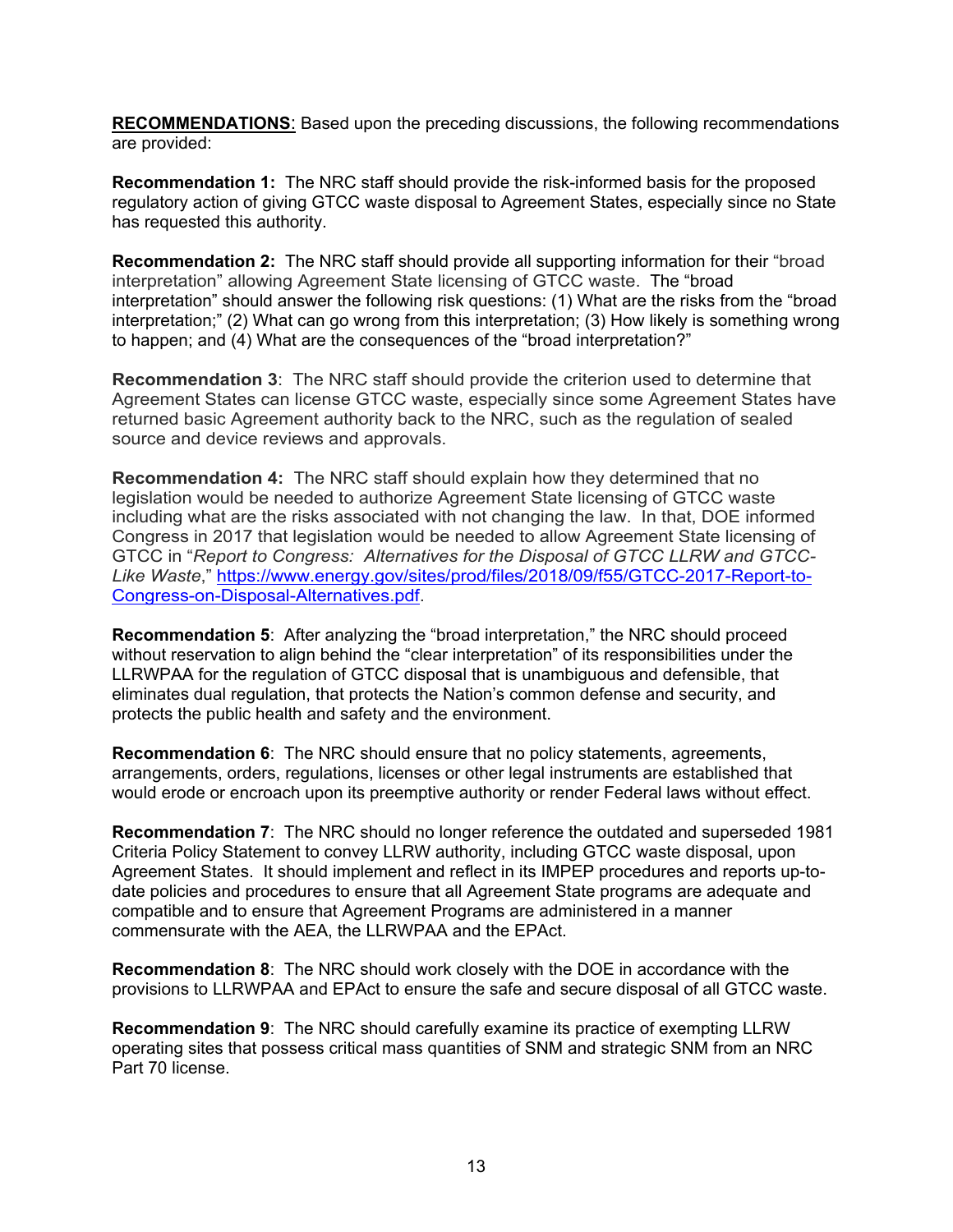**Recommendation 10**: The NRC should adhere to its Principles of Good Regulation in all its regulatory actions including but not limited to ensuring that public comments are thoroughly analyzed and considered as opposed to adhering to pre-established conclusions. Thus, the NRC should not use "alternative facts," "alternative technical conclusions," or "alternative legal interpretations" designed to benefit business interests at the expense of the protection of the common defense and security, public health and safety, and the environment.

*Curriculum Vitae of Ms. Cardelia Maupin, Sr. Project Manager/Health Physicist, NMSS/ DUWP* – *Substantiating Expert Level on Agreement State Issues and Credentials Relevant to Issues Discussed in Differing View*:

- Led development of GTCC LLRW regulatory basis effort
- Bachelors of Science in Biology, Clark Atlanta University, Atlanta, Ga.
- Master of Science in Radiological Science, Emory University, Atlanta, Ga.
- Residency in Health Physics at Argonne National Laboratory, Argonne, Ill.
- Began career at NRC in June 1984 (36 faithful years)
- Over 21 years in NRC's Agreement State Program
- Developed first two comprehensive Policy Statements on Agreement State Programs
- Developed and implemented the NRC's first-ever Agreement State Allegation program
- Authored or co- authored over 28 NRC major papers on complex technical, regulatory, and policy issues relative to the Agreement States, LLRW, and nuclear regulation
- Publications relevant to Differing View, include but are not limited to:
	- o NUREG/CP-0085, "Meeting With States on the Low-Level Radioactive Waste Policy Amendments Act (LLRWPAA) of 1985; June 24-25, 1986;"
	- o SECY-06-0233, "State Laws that Appear to Regulate In Areas Reserved to the NRC," dated November 26, 2006;
	- o SECY-91-039, "Evaluation of Agreement State Compatibility Issues;" dated February 12, 1991;
	- o SECY-91-047, "Draft Proposal from Pennsylvania for a Limited Agreement to Regulate Low Level Waste Disposal;"
	- o SECY-91-341,"Initial Response to Staff Requirements Memorandum M910611A on Compatibility dated June 25, 1991," dated October 24, 1991;
	- o SECY-92-243, "Analysis of Comments on the Compatibility of Agreement State Programs and a Proposed Policy on the Compatibility of Agreement State Regulations for Low Level Waste Disposal;" dated July 14, 1992;
	- o SECY-93-080, "Re-Evaluation of the Compatibility Divisions Assigned to the Performance Objectives in 10 CFR 61.41 through 61.44 and Evaluation of the Illinois 1 millirem Provision;" dated March 3, 1993;
	- o SEC- 93-290, "Draft Policy Options on Compatibility," October 20, 1993;
	- o SECY-93-349, "Draft Policy Statement for Agreement State Adequacy and Compatibility with NRC Regulatory Programs Necessary To Protect Public Health And Safety;" dated December 21, 1993;
	- o SECY-94-025, "Additional Information On Issues Raised At January 24, 1994 Briefing on Draft Policy Statement For Agreement State Adequacy and Compatibility," dated February 4, 1994;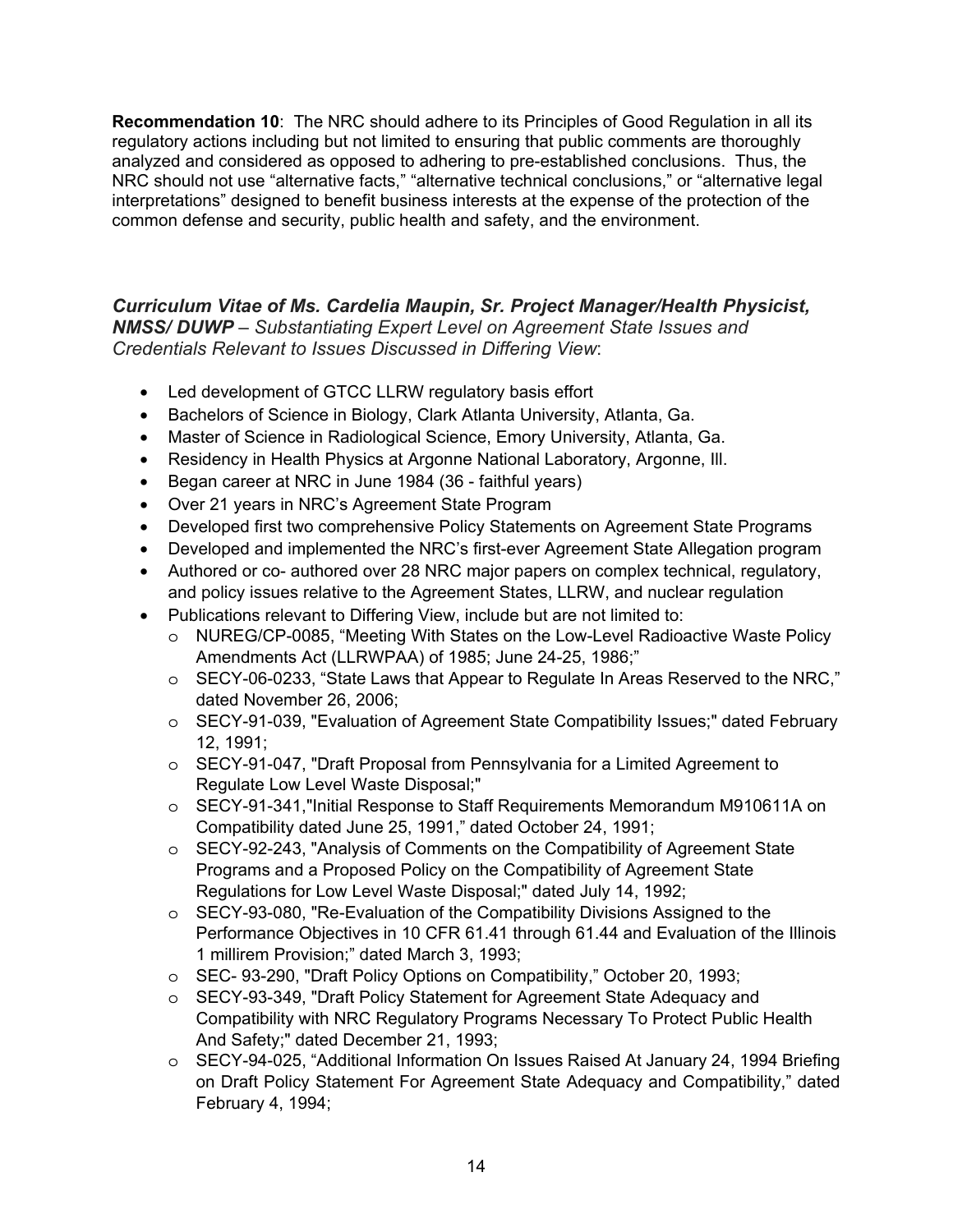- o SECY- 95-112, "Final Policy Statement on Adequacy and Compatibility of Agreement State Programs;" dated May 5, 1995;
- o SECY-96-213, "Implementation Procedures for the Policy Statements: 'Statement of Principles and Policy for Agreement State Program' and 'Policy Statement on Adequacy and Compatibility of Agreement State Programs;'" dated October 3, 1996;
- o SECY-97-054, "Final Recommendations on Policy Statements and Implementing Procedures for the Agreement State Program and Policy Statement on the Adequacy and Compatibility of Agreement State Programs;'" dated March 3, 1997;
- o SECY-97-087, "Oklahoma Agreement State Negotiations: State Requests that Major Facilities Undergoing Site Decommissioning not be Relinquished to the State;"
- o SECY-97-145, "The Evaluation of Current State Agreements," dated July 11, 1997;
- o SECY-98-263, "Request by New Mexico to Relinquish Authority for Sealed Source and Device Evaluation and Approval;"
- o SECY-05-0170, "Proposed Agreement Between the State of Minnesota and the Commission Pursuant to Section 274 of the Atomic Energy Act of 1954, as amended," dated September 20, 2005;
- o *Federal Register* notice, "Greater-Than-Class C and Transuranic Waste," 83 FR 6475, February 14, 2018; and
- o *Federal Register* notice, "Greater-Than-Class C and Transuranic Waste. "84 FR 35037 – 35040, dated July 22, 2019,

### • **Ms. Maupin's 2003 NRC Meritorious Service Award provided**:

The Nuclear Regulatory Commission's Meritorious Service Award is presented to Cardelia Harvey-Maupin in recognition her extraordinary initiative and diligence in enriching the quality, efficiency, and effectiveness of the agency's Agreement State Program. Ms. Maupin measurably enhanced the program through her astute development of sound policy and procedures to support the agency's statutory responsibility to determine the adequacy and compatibility of Agreement State implementations of agency regulations. This was a challenging task, which involved integrating hundreds of regulatory requirements and supporting program elements. Nonetheless, Ms. Maupin successfully balanced State interests for flexibility in adopting equivalent requirements with the agency's need for national coherence and consistency. In addition, she regularly leads State review teams and is instrumental in developing programs for handling Agreement State allegations.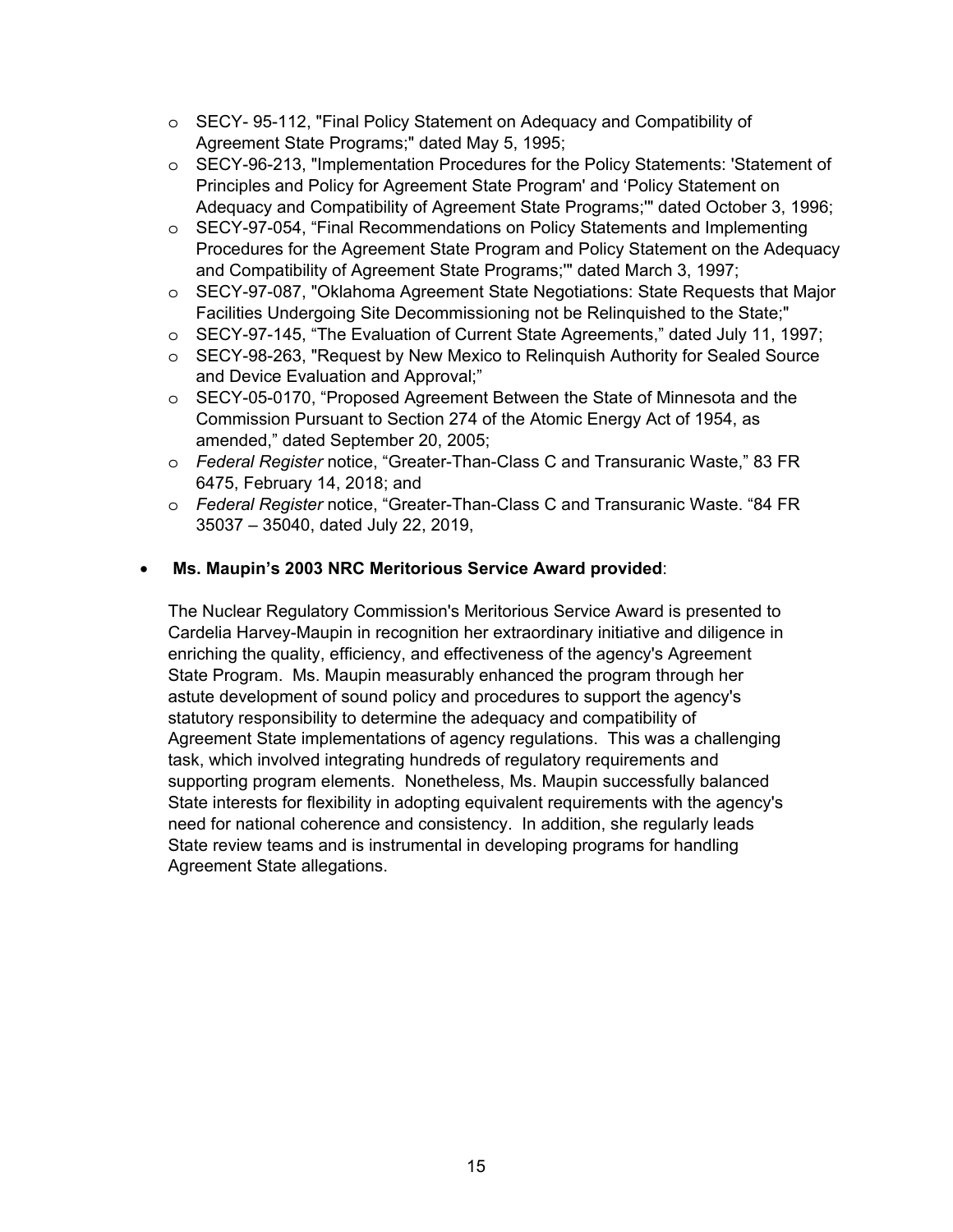#### **Supporting Statement for Differing View on "Path Forward and Recommendations for Certain Low-Level Radioactive Waste Disposal Rulemakings"**

The Differing View to which this supporting statement is attached sets forth an impressively-researched, extensively-documented case, building on excerpts from Commissioner Baran's voting record on SECY-15-0094, that the staff should re-examine the legal defensibility and state-federal relations impacts of relinquishing NRC regulatory authority for GTCC waste disposal without requiring an amendment to any State Agreement for this purpose. These arguments alone provide ample grounds to give the staff pause about asking the Commission to embark on this uncharted course. But assuming away for the moment all the litigative risk of a novel legal theory and the programmatic risks of dual regulation and an unwelcome change in Agreement State policy, there is also the question of whether the reputational risk to the agency would be prudent.

The very survival of the many industrial uses of nuclear materials, and the sustainability of this agency as we know it, depend on the public's confidence that the safety and security of these materials are assured by an impartial, arm's length regulator. The NRC has long appreciated the importance of this reputational capital and has maintained credible efforts over decades to preserve and enhance it. One of those efforts is the agency's unswerving commitment to transparency. This alone has helped preserve our good standing by keeping us honest, and it has enabled most of us to be proud to work here. But even one decision that only appears to have been made preferentially and without a clear safety or security rationale can do serious and lasting damage to NRC's standing with its most important constituency. And in this instance, the most salient developments do not furnish convincing evidence of a safety-based rationale:

- A technically well-grounded, stakeholder-vetted, but unproven set of planned new NRC requirements that, according to Commissioner Baran, would permit the commercial near-surface disposal of a GTCC waste inventory in average radionuclide concentrations at least 50 times higher than those of the transuranic (TRU) wastes currently shipped for deep geologic repository disposed at the Waste Isolation Pilot Plant. Some GTCC waste concentrations, he noted, are 12,000 times higher than those of the TRU wastes bound for WIPP.
- A distant, comprehensively addressed, but memorable history of environmental failures that resulted from the application of unproven disposal requirements that turned out to be non-conservative.
- A creative but unadjudicated legal strategy expressly devised for the sole purpose of circumventing the plain language of the LLRWPAA mandate that NRC exercise exclusive, preemptive regulatory authority over the disposal of GTCC wastes. This strategy is also expected to obviate the need to amend any State Agreements to authorize state GTCC regulation, thereby facilitating the removal of NRC as the most technically-qualified regulator to oversee the implementation of its own rule on GTCC waste disposal.

CONTACT: Robert MacDougall, NMSS/REFS 301-415-5175